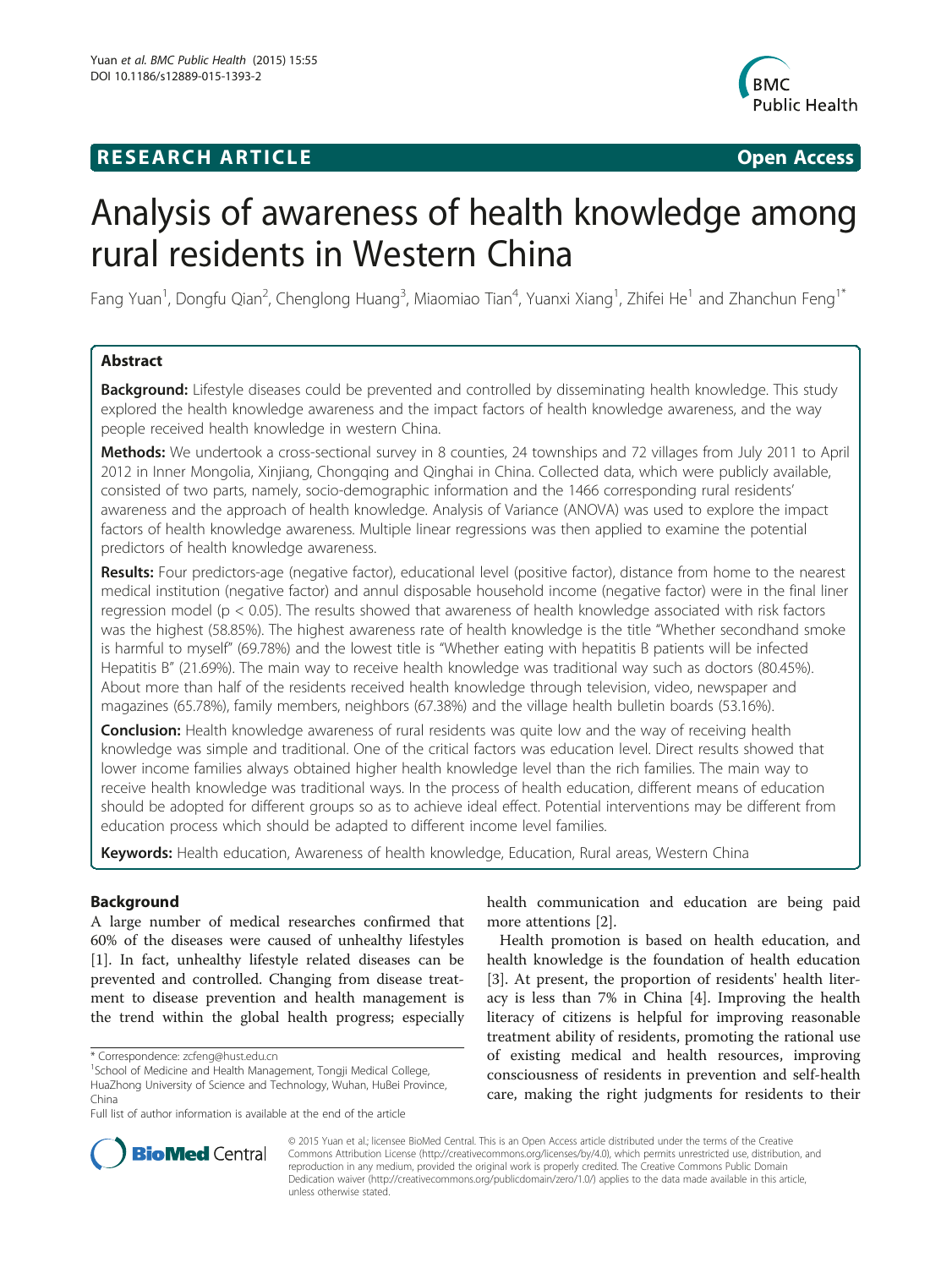own health and dealing with public health emergencies scientifically [[5\]](#page-7-0).

Research results from D and abroad showed that social class, as the most decisive factor, affects health and life expectancy [\[6](#page-7-0)]. Therefore, there is a large gap between different social classes on health fairness and health services utilization. Previous research had shown that the influencing factors of health were not only the low income but also the unfairness of income distribution [[7\]](#page-7-0). The study also found that low socioeconomic status was closely related to the acceptance of educational level [[8,9\]](#page-7-0). Adults, who lack of formal education, would increase the probability of unemployment, which will be tight in terms of economy, and as a result it will lead to poor health [\[10\]](#page-7-0).

The major influencing factors about the spread of health knowledge are the ways people receiving health knowledge. There are some reasons. Firstly, the higher media acceptance arrival rate and repetition rate, the greater possibility of accessing to information they had [[11\]](#page-7-0). Secondly, authoritativeness of source is important. The more reliable and authoritative the source is, the more persuasive information is, and then the greater possibility to get attitude changed [\[12\]](#page-7-0). The third one is the transmission efficacy of medium. The more appeal of media dissemination and the stronger affinity, the higher transmission efficiency, the more conducive to the change in attitudes [\[13\]](#page-7-0).

The rural residents in the west part of China live mainly in the highlands, and their life environment are affected by low pressure hypoxia. Firstly, because of the environmental and regional impacts, basically they do not have sufficient vegetables and fruits in all seasons, and diets are mainly composed of meat and milk. Therefore, the diet contains excess salt and high energy, but lacks multi-vitamins, which increases the potential risk of body nutrients imbalance, hyperlipidemia, and high blood pressure. Secondly, due to the cold living environment, rural residents in the northwest minority areas smoke heavily and consume alcohol excessively [\[14](#page-7-0)]. Thirdly, the residents live in rural areas have lower economic and education levels, and more limitation in understanding of health knowledge. Finally, medical supplies can not meet the demand of the masses, and drugs are scarce in health organization of counties and villages. Health technician resource is insufficient, meanwhile, the service radius is big and prevention task is heavy [[15\]](#page-7-0). Thus, the spread of health knowledge plays an important role for health of rural ethnic minorities in northwest China.

Currently, many studies within health knowledge and health education have been presented, however, these studies only focused on a specific range of knowledge about the situation. Studies about comprehensive health

knowledge of the entire population are limited. This study aims to research the health knowledge awareness of rural residents and health knowledge that the residents are currently using in western China. The relationship among reasonable evaluation of health demand, improving the health promotion activities and health level of residents are present simultaneously.

#### Method

# Study population

The data were collected from a cross-sectional survey which was conducted from July 2011 to April 2012. The sampling procedure involved five levels: province/municipality, county, township, village, and respondent. Firstly, all the 12 provinces/municipalities in western China were divided into four groups according to Chinese statistics yearbook 2012, and one province/municipality was selected at random from each group. Inner Mongolia (in first group), Chongqing (in second group), Xinjiang (in third group) and Qinghai (in last group) were chosen as the study sites (Figure [1\)](#page-2-0). Secondly, two counties were randomly selected from each of the four selected study sites' counties as the sample counties  $(4 \times 2 = 8$  counties selected). Thirdly, the townships of the sample countries were divided into three categories based on their distances from the county town  $(4 \times 2 \times 3 = 24$  township selected). Fourthly, three villages per sample townships were randomly chosen from the category as the sample village  $(4 \times 2 \times 3 \times 3 = 72)$ , for a total of 72 villages. Fifthly, 10 to20 rural residents were selected randomly from each village. A total of 1466 rural residents was investigated and completed the survey. The overall refusal rate was 0. No one refused to our investigation. The study was randomized at municipality level and the proportion of education level and household income were consistent from statistical yearbook of the sample regions [\[16\]](#page-7-0). Due to the large number of outside worker, the proportion of sexual,age,occupation had the difference between statistical yearbook,however some domestic research sampling result is consistent with our study [[17-19\]](#page-7-0).

### Quality control

Face-to-face interviews were conducted by interviewers with each participant, and the study purpose was clearly explained to them. Students from the School of Medicine and Health Management of Tongji Medical College and staff of local health care institutions were recruited and trained as interviewers. Items and response choices were read to participants who had difficulty in reading (because of illiteracy or poor vision). All participants signed a written informed consent in this study.

The research staff training: the research staff had a full-time and on-the-job training to guarantee they were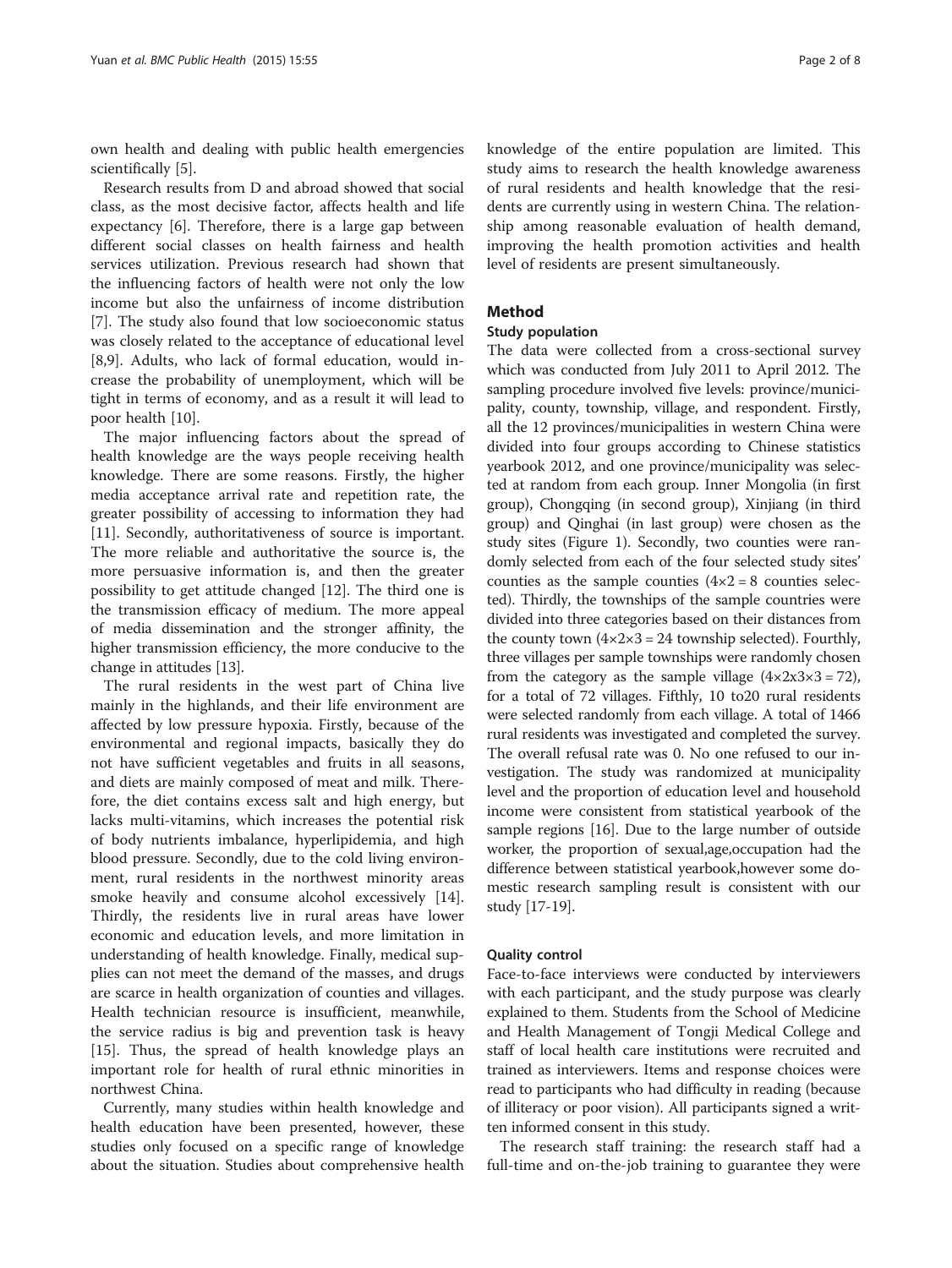<span id="page-2-0"></span>

acquainted with the target, significance and measures of the investigation.

The arrangement of the data: all data were entered in duplicate into the EpiData Info version 3.1 databases and statistics program (Atlanta, Georgia, USA). Data entry screens were used to revise incorrect entries. Statistical analysis was conducted using PASW statistics 18.0 (SPSS, Chicago, IL, USA).

This study was approved by the Ethics Committee of Tongji Medical College, Huazhong University of Science and Technology (IORG No: IORG0003571) and informed consent was obtained from all participants in the study.

# Questionnaire

The questionnaire was distributed in simplified Chinese and contained a combination of open- and closed-ended questions. The questionnaire consisted of two parts, sociodemographic information and health knowledge awareness (Additional file [1](#page-7-0)).

Socio-demographic information included sex, age, educational level, employment status, distance from home to nearest medical institutions, and family economic conditions. The health knowledge awareness involved health knowledge level of residents, the factors that influenced health knowledge, and approach of achieving health knowledge. In this study, health knowledge items were developed by referring to the 2008 Chinese Citizens'

Health Literacy Survey [[20\]](#page-7-0) and health brochures delivered to residents in rural China. On the basis of these materials, we selected nine life behavioral risk factors which were closely linked to everyday life and had a higher awareness as the health knowledge problem. The main indicators of dividing health knowledge included risk factors, prevention knowledge and understanding of health. The total number of correct answers was calculated as the overall health knowledge score. No points would be awarded for incorrect or missing answers or the answer "don't know." The approaches of achieving health knowledge included five ways: radio, television, newspapers, magazines and other media, SMS messages, Internet and other media to obtain, doctors, health promotion materials, village health bulletin boards, health care seminars and other channels to be acquired and via family members, neighbors or friends to understand health care knowledge.

# Statistical methods

Socio-demographic information on residents surveyed was summarized using descriptive statistics. Health knowledge level of residents, health knowledge acquisition and approach of achieving health knowledge were summarized using descriptive statistics. Analysis of Variance (ANOVA) was used to explore the impact factors (sex, age, educational level, occupation, and distance from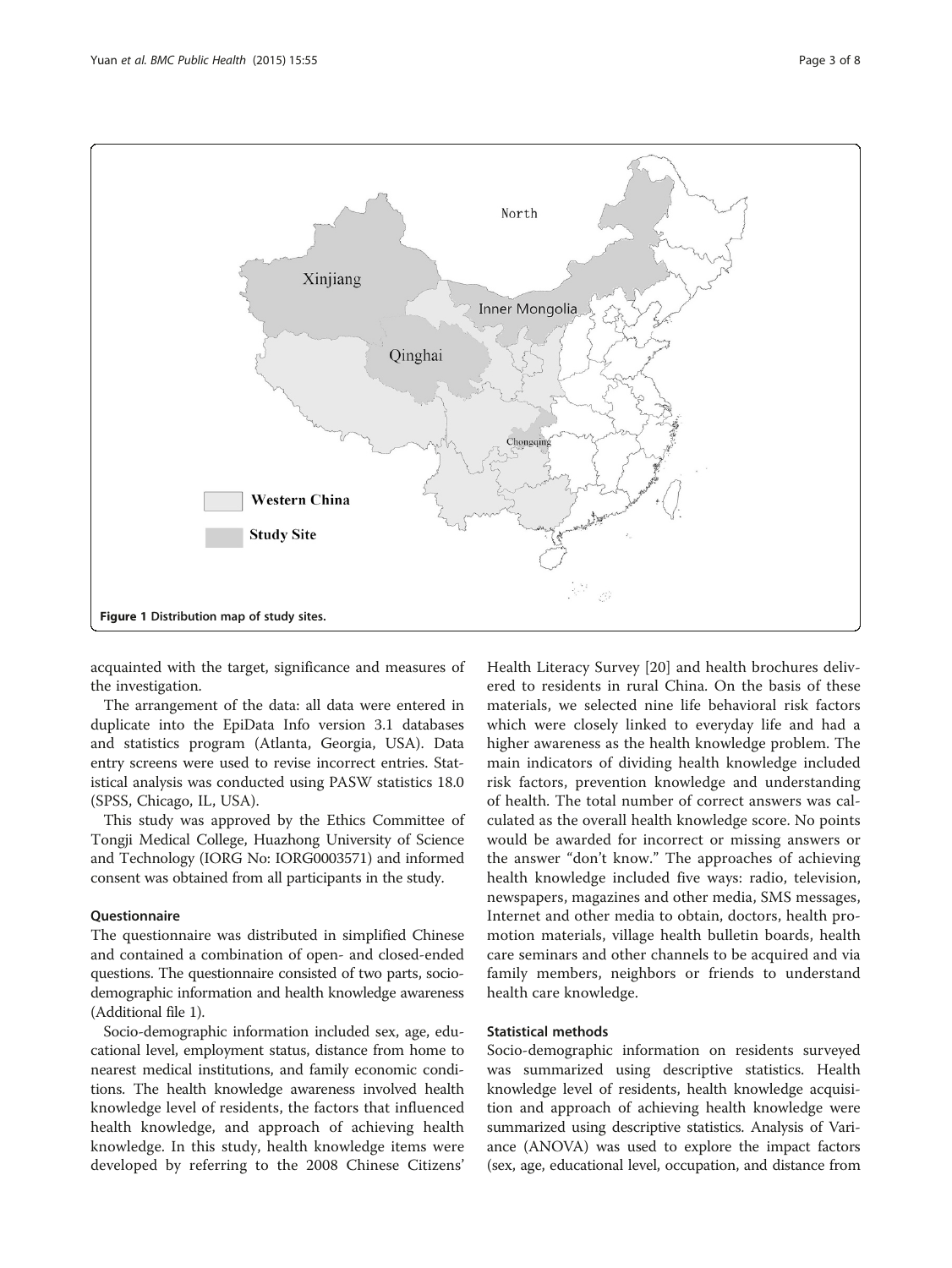home to nearest medical institutions and family economic conditions) of health knowledge awareness (pvalue < 0.05). Multiple linear regression was then applied to examine the potential predictors of health knowledge awareness. The dependent variable was the score of health knowledge. Independent variables included: age, education level, and distance from home to the nearest medical institutions and annul disposable household income.

# Results

#### Socio-demographic characteristics of participants

The socio-geographic data of the study regions in 2011: the population of rural Inner Mongolia was 10.77 million; the population density of it was 5.43‰. The Rural per capita disposable income was 6641.6 yuan in rural Inner Mongolia. The population of rural Xinjiang province was 12.04 million; the population density of it was 4.42‰. The Rural per capita disposable income was 5442 yuan in Xinjiang province. The population of rural Qinghai was 3.06 million; the population density of it was 6.12‰. The Rural per capita disposable income was 4608.47 yuan in rural Qinghai province. The population of rural Chongqing was 13.13 million; the population density of it was 6.71‰. The Rural per capita disposable income was 6480.4 yuan in rural Chongqing province [\[16\]](#page-7-0).

Among 1466 survey respondents, the number of females was 883 (60.2%), males 583 (39.8%). Age distribution: 66 and over group had the largest proportion (33.4%). The average of age was 55.72, the range of age was 13to 93. Educational level: less than 6 years of elementary education group had the largest proportion (40.7%) and the smallest proportion was college group (1.1%). Employment status: more than two-thirds (74.9%) were farmers. 85.5% of the residents lived less than 1 km near to medical institutions. More than two-third families economic situation of participants (69.8%) was low (Annual household income < CNY 22000). The average of annual household income was 19125.76 yuan, and the range of it was 500 yuan to 150000 yuan. The socio-demographic characteristics of participants indicated that residents surveyed were less educated with low household income (Table 1).

#### The awareness of health knowledge

Majority residents (88.34%) did not know the route of transmission of hepatitis B. Almost 83.67% of residents still thought that physical health was the concept of health. However, the awareness of overall health knowledge level was still relatively poor (The average correct rate: 46.47%) (Table [2](#page-4-0)).

To estimate the combined effect of a single factor and control confounding factors effectively, single-factor analysis was used to explore the influencing factors of health knowledge score stratification. Dependent variable

#### Table 1 Socio-demographic characteristics of rural residents investigated in Western China

| <b>Characteristics</b>                                                                     | <b>Participants</b><br>$(n = 1466)$ | Percent<br>(%) |
|--------------------------------------------------------------------------------------------|-------------------------------------|----------------|
| Gender                                                                                     |                                     |                |
| Male                                                                                       | 583                                 | 39.8           |
| Female                                                                                     | 883                                 | 60.2           |
| Age                                                                                        |                                     |                |
| 25 and blow                                                                                | 69                                  | 4.7            |
| 26 to 35                                                                                   | 178                                 | 12.1           |
| 36 to 45                                                                                   | 156                                 | 10.6           |
| 46 to 55                                                                                   | 226                                 | 15.4           |
| 56 to 65                                                                                   | 347                                 | 23.7           |
| 66 and over                                                                                | 490                                 | 33.4           |
| <b>Education level</b>                                                                     |                                     |                |
| less than 6 years of elementary education                                                  | 597                                 | 40.7           |
| Elementary                                                                                 | 452                                 | 30.8           |
| Middle school                                                                              | 329                                 | 22.4           |
| high school and above                                                                      | 72                                  | 4.9            |
| College                                                                                    | 16                                  | 1.1            |
| Occupation                                                                                 |                                     |                |
| Farm                                                                                       | 1098                                | 74.9           |
| Migrant worker <sup>a</sup>                                                                | 56                                  | 3.8            |
| Self-employed <sup>b</sup>                                                                 | 55                                  | 3.8            |
| Factory workers                                                                            | 53                                  | 3.6            |
| Retirement                                                                                 | 74                                  | 5.0            |
| Others                                                                                     | 130                                 | 8.9            |
| Distance from home to nearest<br>medical institutions                                      |                                     |                |
| Less than 1 km or equal to 1 km                                                            | 1253                                | 85.5           |
| Further than                                                                               | 213                                 | 14.5           |
| Annul disposable household income group <sup>c</sup>                                       |                                     |                |
| Less than CNY 22000                                                                        | 1017                                | 69.8           |
| CNY 22001 to CNY 29000                                                                     | 132                                 | 9.0            |
| CNY 29001 to CNY 37000                                                                     | 136                                 | 9.0            |
| CNY 37001 to CNY 48000                                                                     | 61                                  | 4.1            |
| CNY 48001 and above                                                                        | 120                                 | 8.1            |
| Note: <sup>a</sup> migrant worker indicates rural citizens who leave their villages and go |                                     |                |

into the cities to do off-farm work.

<sup>b</sup>self-employed laborers refer to people who run a private, small-scale business, such as vendors, food-shop owners, repair-shop owners, and rice-noodle sellers. <sup>C</sup>reference to 2012 China statistical yearbook.

was health knowledge score and independent variables were gender, age group, educational level, occupation, distance from home to the nearest medical institutions, and family economic conditions. Each question score were assigned 1 point, add up to a total of 9 points. Residents' health knowledge level was considered as the population average score. Analysis indicated the awareness of health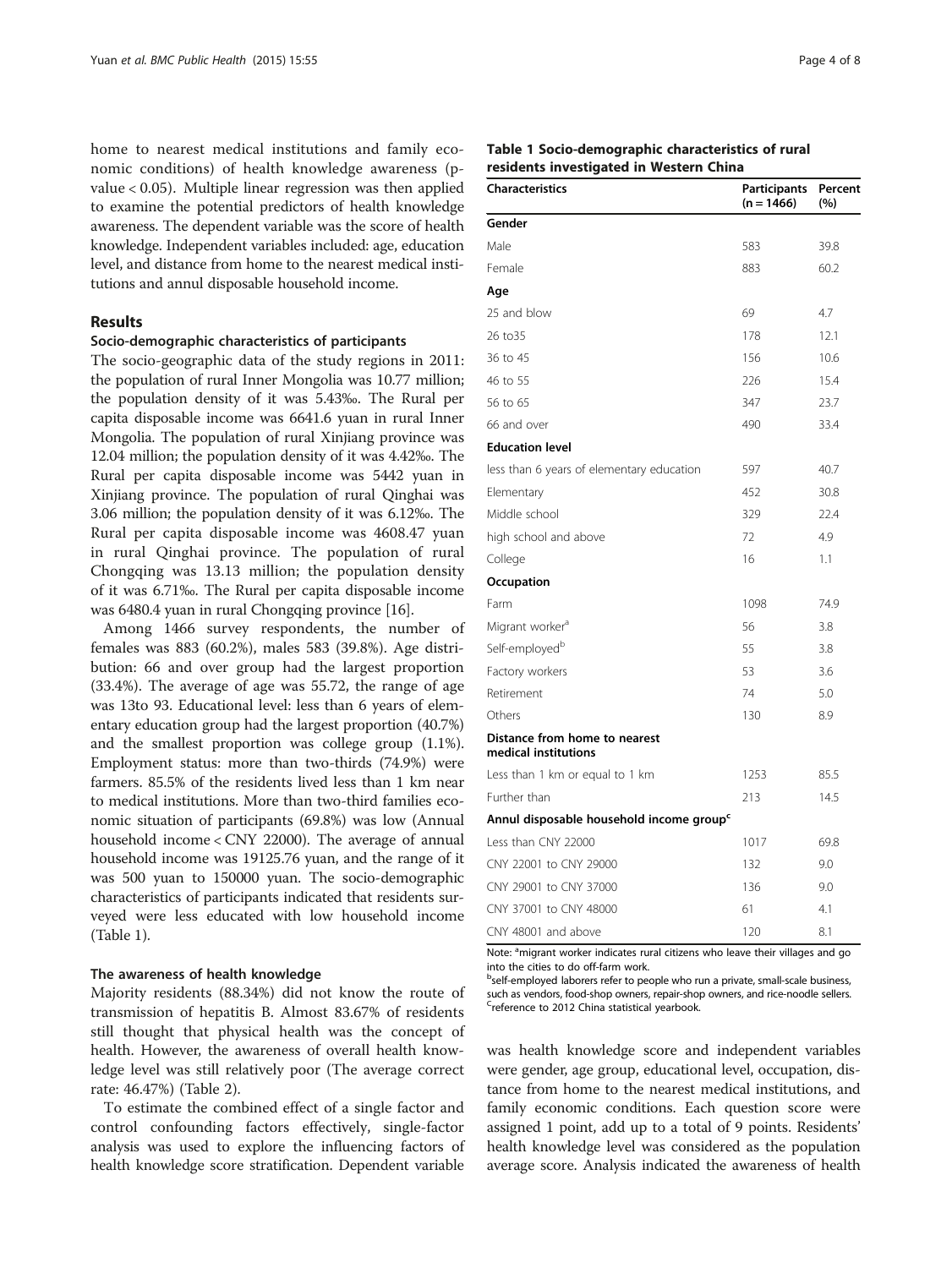<span id="page-4-0"></span>Table 2 Health knowledge level of rural residents in westen China

| <b>Ouestion</b>                                                                                        | Indicator               | The number of right $(n = 1466)$ | Percent (%) |
|--------------------------------------------------------------------------------------------------------|-------------------------|----------------------------------|-------------|
| Whether secondhand smoke is harmful to myself                                                          | Risk factors            | 1023                             | 69.78       |
| Whether salty food will cause high blood pressure                                                      | Risk factors            | 916                              | 62.48       |
| Whether obese people are more susceptible to diabetes                                                  | Risk factors            | 571                              | 38.95       |
| Whether excessive drinking will harm the function of the liver                                         | Risk factors            | 941                              | 64.19       |
| Whether eating with hepatitis B patients will be infected Hepatitis B                                  | Prevention knowledge    | 318                              | 21.69       |
| Whether eating the fruit and vegetables which were picked freshly<br>in the ground and brushed by hand | Prevention knowledge    | 426                              | 29.06       |
| Whether vaccination for children in order to prevent infectious diseases                               | Prevention knowledge    | 989                              | 67.46       |
| Whether anemia is related with Iron deficiency                                                         | Prevention knowledge    | 561                              | 38.27       |
| Whether health is neither fat nor thin, eat well, sleep well and not sick                              | Understanding of health | 386                              | 26.33       |
| The average correct rate                                                                               |                         |                                  | 46.47       |

knowledge was related to age ( $p = 0.000 < 0.05$ ), education  $(p = 0.000 < 0.05)$ , distance from home to nearest medical institutions ( $p = 0.010 \lt 0.05$ ) and Annual household income ( $p = 0.002 < 0.05$ ). It shows that knowledge levels declined steadily with increasing age, further distance from home to the nearest medical institution and the more disposable household income. But the knowledge level increased with higher educational attainment (Table [3](#page-5-0)).

# Predictors of health knowledge awareness among rural western Chinese residents

Because the bivariate effects of the predictors on the dependent variable were probably confounded by other factors, multiple liner regression analysis was further used to examine the predicting effect of each potential predictor identified in the bivariate analysis to adjust for the effects of other confounding variables. Four predictors- age, educational level, distance from home to nearest medical institution and annul disposable household income- were retained in the final liner regression model to predict health knowledge awareness among rural residents in western China (Table [4](#page-5-0)). The whole model test results had significant  $(F = 103.876,$  $p = 0.000 < 0.05$  and the models had qualified fitting degree and applicability ( $\mathbb{R}^2$  = 0.221). All variables which were significant in bivariate analysis were entered for multivariate analysis and all they were significant ( $p <$ 0.05). Among all the significant predictors, distance from home to nearest medical institution had a highest contribution in the model ( $b = -0.510$ ) and it was a protect contribution in the model. Age and annul disposable household income were both protect contribution (b = −0.041 and −0.418) the educational level was the only danger contribution in the model  $(b = 0.251)$ .

#### The approach of receiving health knowledge

Analysis indicated that most people received health knowledge from doctors, and more than half of residents

(65.78%) got health knowledge through radio, television, newspapers and magazines. Only 21.67% of residents received health knowledge from SMS or Internet. It indicated that it was widely hoped to get health knowledge through traditional ways such as doctors (Table [5](#page-6-0)).

#### **Discussion**

This study compared different demographic characteristic, distance from home to the nearest medical institute with health knowledge awareness, and different ways that people receive health knowledge. In this study, we have not found any evidence for the impact of occupation and gender. The probability of high health knowledge was younger age, high educational level, nearer distance from home to nearest medical institution and low annul disposable household income of rural residents in western China. As we found previously, high health knowledge level people were more likely to be high education level [[21](#page-7-0),[22](#page-7-0)]. In our study, we had the same results, such as less than 6 years of elementary education group got the lowest score (4.12) and higher education level had the higher score (education level:  $b = 0.251$ ,  $p = 0.000$ ). This could be due to the higher level of literacy, receptivity and comprehensive ability [\[23,24](#page-7-0)].

The health problem of the elderly is at the world's attention, especially the elderly health education issues [[25\]](#page-7-0). According to the data analysis, rural residents aged over 65 had the lowest level of health knowledge awareness (score = 3.70, p = 0.000 < 0.05). Due to the lack of ability and knowledge to the elderly with their own life behavior change, they become the type of groups t with most difficult to control in their own health and carry out in healthy education in rural areas [\[26,27](#page-7-0)]. Even though health care for 65 - year – old and above has been listed as a essential public health service, it is not obvious of implementing improvement effect in the progress and rural elderly residents' health problems to be solved [\[28](#page-7-0)].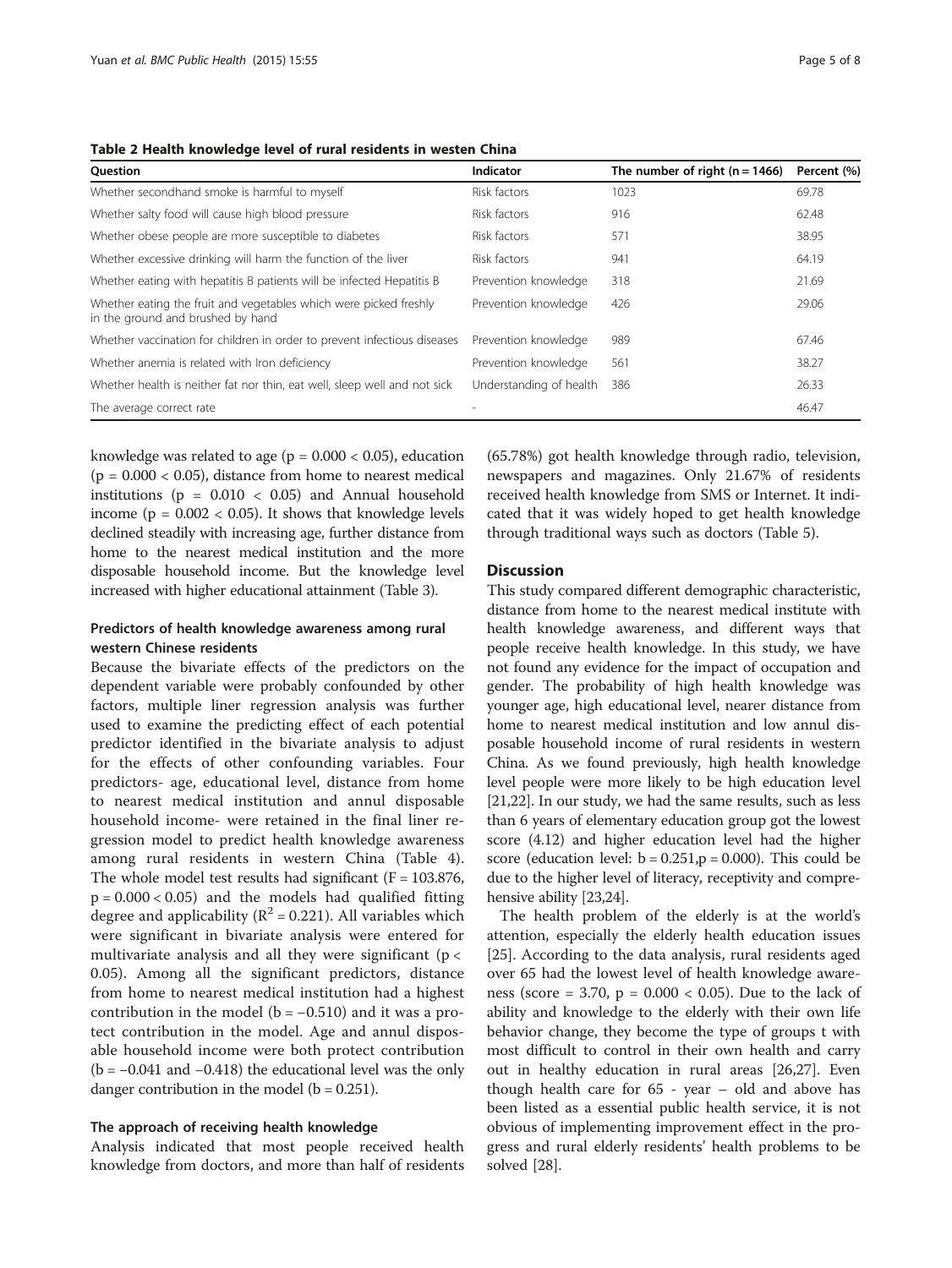| <b>Factors</b>                                       |                                           | Population average score | F       | P     |
|------------------------------------------------------|-------------------------------------------|--------------------------|---------|-------|
| Gender                                               | Male                                      | 4.67                     | 0.145   | 0.703 |
|                                                      | Female                                    | 4.62                     |         |       |
| Age                                                  | 25 and blow                               | 6.13                     | 43.583  | 0.000 |
|                                                      | 26 to 35                                  | 5.72                     |         |       |
|                                                      | 36 to 45                                  | 5.41                     |         |       |
|                                                      | 46 to 55                                  | 4.91                     |         |       |
|                                                      | 56 to 65                                  | 4.60                     |         |       |
|                                                      | 66 and over                               | 3.70                     |         |       |
| Educational level                                    | less than 6 years of elementary education | 4.12                     | 16.522  | 0.000 |
|                                                      | Elementary                                | 4.92                     |         |       |
|                                                      | Middle school                             | 4.99                     |         |       |
|                                                      | high school                               | 5.17                     |         |       |
|                                                      | College and above                         | 5.58                     |         |       |
| Employment status                                    | Farm                                      | 4.57                     | 1.937   | 0.085 |
|                                                      | Migrant worker <sup>a</sup>               | 4.95                     |         |       |
|                                                      | Self-employed <sup>b</sup>                | 4.87                     |         |       |
|                                                      | Factory workers                           | 5.23                     |         |       |
|                                                      | Retirement                                | 5.05                     |         |       |
|                                                      | Others                                    | 4.54                     |         |       |
| Distance from home to nearest medical institutions   | Less than 1 km or equal to 1 km           | 4.70                     | 6.071   | 0.014 |
|                                                      | Further than                              | 4.30                     |         |       |
| Annul disposable household income group <sup>c</sup> | Less than CNY 22000                       | 5.35                     | 120.590 | 0.000 |
|                                                      | CNY 22001 to CNY 29000                    | 3.42                     |         |       |
|                                                      | CNY 29001 to CNY 37000                    | 3.20                     |         |       |
|                                                      | CNY 37001 to CNY 48000                    | 2.92                     |         |       |
|                                                      | CNY 48001 and above                       | 2.48                     |         |       |

# <span id="page-5-0"></span>Table 3 Influencing factors of Health knowledge level of rural residents in Western China

Note: <sup>a</sup>migrant worker indicates rural citizens who leave their villages and go into the cities to do off-farm work<br>Peelf-employed laborers refer to people who run a private, small-scale business, such as vendors, food-sh

bself-employed laborers refer to people who run a private, small-scale business , such as vendors, food-shop owners, repair-shop owners, and rice-noodle sellers.  $c$ <sub>reference to 2012 China statistical yearbook.</sub>

Previous researches found that the family economic had a positive effect to health knowledge concerning that high economic condition family would pay more attention and spend fees to education and health [[9,10,26,27\]](#page-7-0). However, we found that annul disposable household income had a negative correction with health knowledge awareness which is different from the previous studies. The survey found that high degree of health knowledge level lower than that of low-income earners in western rural area (Annual household income ≥ CNY 48001, score = 2.48; annual household income < 22000, score = 5.35. p =  $0.000 < 0.05$ , b =  $-0.418$ ). Even though the infector had a little influence on the liner regression model, it is significant. There are three possible reasons.

| Table 4 Result of multivariate liner regression analyses*examining factors associated with alcohol use among rural |  |  |
|--------------------------------------------------------------------------------------------------------------------|--|--|
| <b>Chinese residents</b>                                                                                           |  |  |

| Model                                                | Unstandardized C |                  |           | 95% C.I. |          |       |
|------------------------------------------------------|------------------|------------------|-----------|----------|----------|-------|
|                                                      | B                | <b>Std.Error</b> |           | Lower    | Upper    |       |
| Age                                                  | $-0.041$         | 0.003            | $-13.098$ | $-0.047$ | $-0.035$ | 0.000 |
| Educational level                                    | 0.251            | 0.054            | 4.651     | 0.145    | 0.357    | 0.000 |
| Distance from home to nearest medical institutions   | $-0.510$         | 0.144            | $-3.548$  | $-0.792$ | $-0.228$ | 0.000 |
| Annul disposable household income group <sup>c</sup> | $-0.418$         | 0.037            | $-11.211$ | $-0.491$ | $-0.345$ | 0.000 |

\*The input variable: age, educational level, distance from home to nearest medical institutions, annul disposable household income group.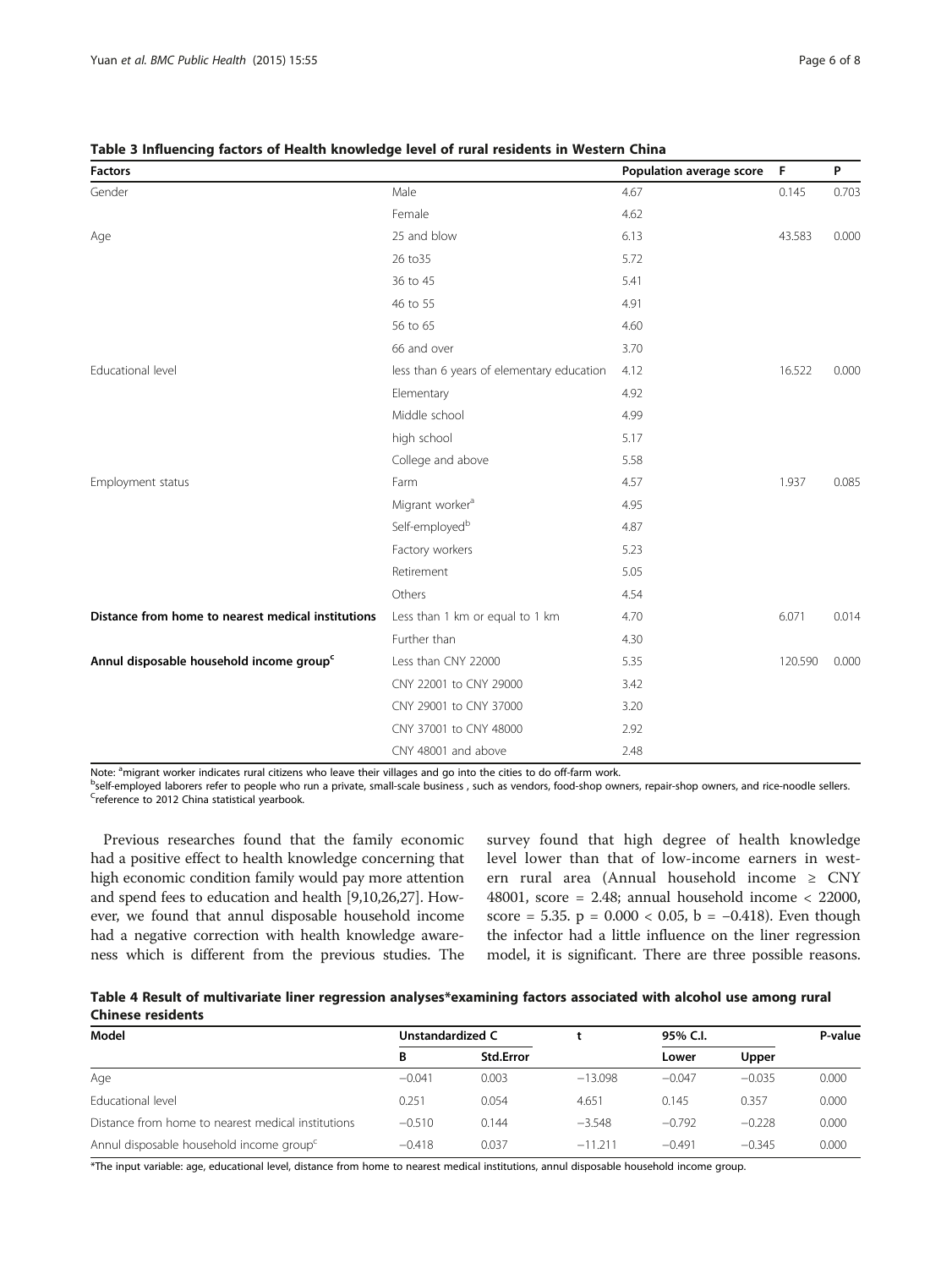<span id="page-6-0"></span>Table 5 The approach of achieving health knowledge of rural residents in western China

| The approach of achieving<br>health knowledge                                                  | <b>Participants</b><br>$(n = 1466)$ | Percent<br>(%) |
|------------------------------------------------------------------------------------------------|-------------------------------------|----------------|
| Through radio, television, newspapers,<br>magazines                                            | 964                                 | 65.78          |
| Through SMS, Internet                                                                          | 318                                 | 21.67          |
| Through doctors                                                                                | 1179                                | 80.45          |
| Through health promotion materials,<br>village health bulletin boards,<br>health care seminars | 779                                 | 53.16          |
| Through family members,<br>neighbors or friends                                                | 988                                 | 67.38          |

First, in China, high earners' malignant tumor detection rate is 73 times higher than the overall level of the incidence of malignant tumors, the average detection rate has more than 60% of dyslipidemia and cardiovascular death rate is 1 time more than China's total population [[29](#page-7-0)]. Previous studies showed that high earners carbohydrate intake was lower (67.6% of RDA) than RDA (The Chinese nutrition society recommended dietary supply), fat and protein intake were significantly higher (141% and 160.3% of RDA) than RDA [\[30](#page-7-0)]. Although the quality of life and consumption of high-income people were higher than that of low-income people, the high-income people were more likely to ignore their health and paid less attention to their health risk behaviors [[31\]](#page-7-0). Higher income to become rich way is often go out to work or engage in labor intensive processing industry in the country and In the case of abundant material life and not timely enrich the spiritual life [\[32\]](#page-7-0). The level of education has not been improved. Second, due to the accelerating rhythm of life for not paying attention to a person's own health, but also did not get the guidance of professional about health care in a timely manner, obviously their thoughts still generally stay to think smoke and drink is for the sake of pleasure, buried a serious hidden danger to their health [[33](#page-7-0)]. Third, China has implemented a twelve-year compulsory education since 2006. All students before the university education are free. In rural China, people think that knowledge can change destiny. The poor families would borrow money to go to college. So that family economy had no significant correlation with education level.

Due to the low education level of rural residents, health knowledge received channel is relatively single and traditional [[31](#page-7-0)], the main health knowledge received channels via traditional ways such as doctors (80.45%) and radio, television, newspaper, magazines (65.78%). The modern channel such as SMS and Internet had the lowest utilization (21.76%). This result coincides with that the closer distance from home to nearest medical institution as the higher score of health knowledge. Due to most residents received health knowledge from doctors, so that medical institutions were closer to home, the more convenient they went there, and the higher frequency of communication they had. In addition, the dispersion of rural residents living in western rural area is relatively less people contact with each other, so that they receive insufficient health knowledge [[34\]](#page-7-0). Therefore to get health knowledge mainly relied on doctors and television radio newspapers and other common media. However, the examination of the health knowledge of drug content of television, broadcast, newspapers and so on is not strict, leading to a lot of rural residents is deceived, and they never trust the health coverage on TV. In the village clinics and township hospitals and other places set up a disease prevention publicity column and brochures and other health education activities used as the way of application requirements and actual use are relatively low. Health bulletin boards and handbook are very popular in rural China. They are set up and managed by village committees and the content includes election dates, natural disaster warnings, and physical examination times. However, it plays a minor role for the improvement of health promotion especially drinking behavior. There may be two reasons: first, few aspects of the content related to the knowledge which the residents need; second, rural resident educational level is too low to get health knowledge through the bulletin board effectively.

One of the limitations to this study is that some predictors found by other researches (e.g. whether have chronic diseases) were not included. Another research limitation is that we have not investigated residents' physical condition for example, blood pressure, height, weight, or body mass index, and the data of past history or family history of participants. Another research limitation is the use of closed-ended questions in the health knowledge test, which may have allowed participants to guess the correct answer. In addition, the results of this study can have further verification in the future research by increasing the sample size.

# Conclusion

In summary, health knowledge awareness of rural residents is quite low and the receiving way of health knowledge is simple and traditional. One of the critical factors was education level, and knowledge level increased with higher education level. Direct results showed that lower income families always obtained higher health knowledge level than the rich families. And the residents who lived within 1 km to the nearest medical institutions have higher awareness of health knowledge than those who lived further than 1 km to the nearest medical institutions. Besides, health knowledge level declined steadily with increasing age. The main way to receive health knowledge was traditional ways such as doctors. Potential interventions may be different from education process which